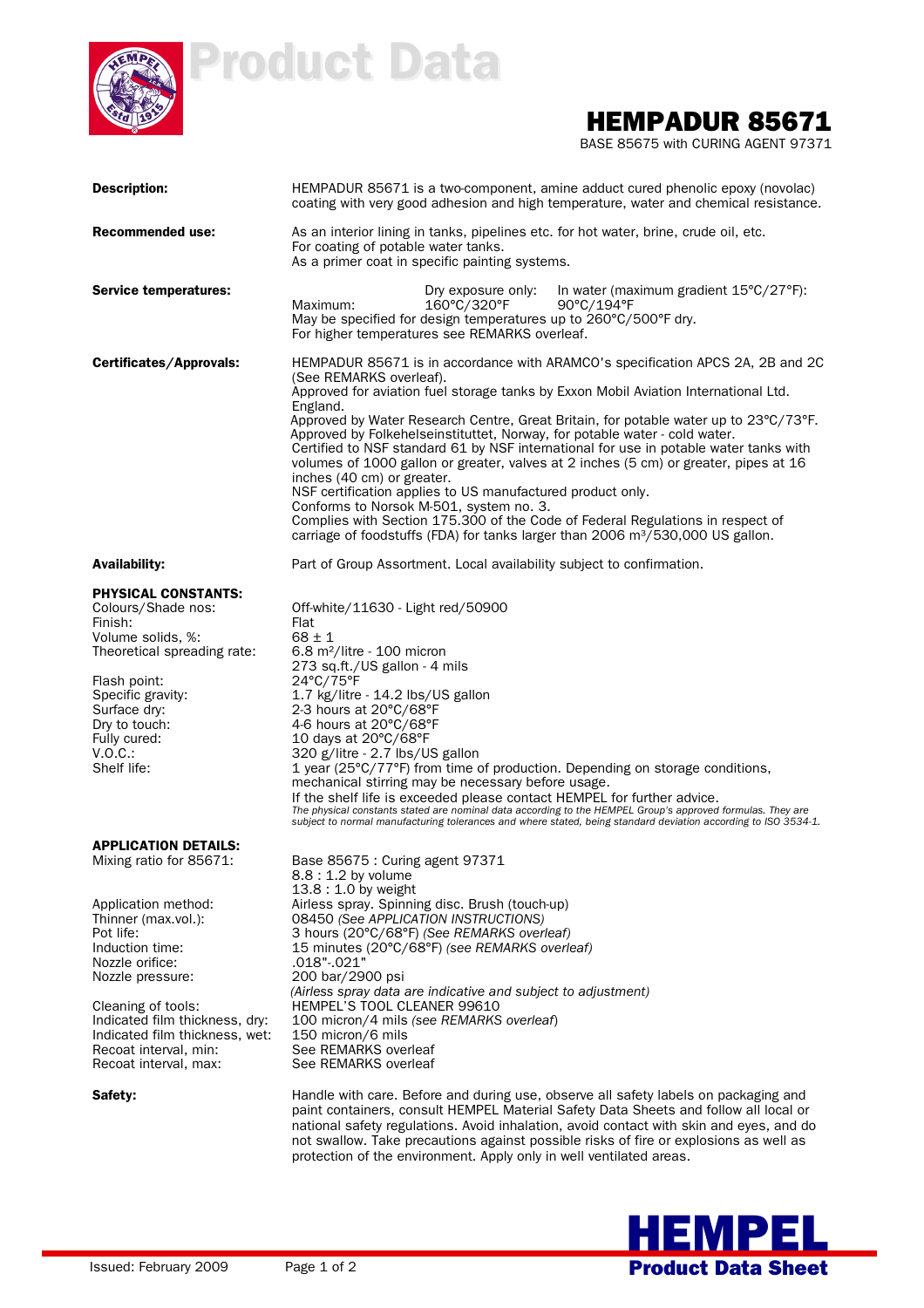

| <b>SURFACE</b><br>PREPARATION:                               | For optimum performance abrasive blasting to very near white metal Sa 2½-3, with a surface<br>profile corresponding to Rugotest No. 3, BN10, Keane-Tator Comparator 3.0 G/S, or ISO<br>Comparator Rough Medium (G).                                                                                                                                                                                                                                                                                                                                                                                                                                                                                                                                                                                                                                                                                                                                                                                                                                                                                                                                             |
|--------------------------------------------------------------|-----------------------------------------------------------------------------------------------------------------------------------------------------------------------------------------------------------------------------------------------------------------------------------------------------------------------------------------------------------------------------------------------------------------------------------------------------------------------------------------------------------------------------------------------------------------------------------------------------------------------------------------------------------------------------------------------------------------------------------------------------------------------------------------------------------------------------------------------------------------------------------------------------------------------------------------------------------------------------------------------------------------------------------------------------------------------------------------------------------------------------------------------------------------|
| APPLICATION<br>CONDITIONS:                                   | Use only where application and curing can proceed at temperatures above 10°C/50°F. The<br>temperature of the paint itself must be above 15°C/59°F, best results are obtained at 17-<br>23°C/62-73°F. Relative humidity max. 80%, preferably 40-60%. Apply on a dry and clean surface<br>with a temperature above the dew point to avoid condensation. Furthermore, reference is made to<br>special APPLICATION INSTRUCTIONS.<br>Provide adequate ventilation during application and drying in confined spaces.                                                                                                                                                                                                                                                                                                                                                                                                                                                                                                                                                                                                                                                  |
| PRECEDING COAT:<br>SUBSEQUENT COAT: None.<br><b>REMARKS:</b> | None.                                                                                                                                                                                                                                                                                                                                                                                                                                                                                                                                                                                                                                                                                                                                                                                                                                                                                                                                                                                                                                                                                                                                                           |
| High temperature<br>service:                                 | May be used under insulation, pipes and the like in one or two-coat systems. Dry film thicknesses<br>should not exceed 300 micron/12 mils. However, at temperatures above 200°C/392°F, max<br>260°C/500°F, it is recommended to apply max 125 micron/5 mils.<br>The coating should be cured for at least 7 days at $20^{\circ}C/68^{\circ}F$ before exposure to high<br>temperatures. The coating will discolour at high service temperatures.                                                                                                                                                                                                                                                                                                                                                                                                                                                                                                                                                                                                                                                                                                                  |
| Film thicknesses:                                            | The minimum total dry film thickness for the system is normally 300 microns/12 mils. May be<br>specified in other film thicknesses than indicated depending on purpose and area of use. This will<br>alter spreading rate, influence drying time and minimum recoating intervals. The specification may<br>read up to 125 micron/5 mils dry film thickness per coat, exceptionally 150 micron/6 mils.                                                                                                                                                                                                                                                                                                                                                                                                                                                                                                                                                                                                                                                                                                                                                           |
| Pot life:                                                    | As per Aramco's requirements, gel time is above 8 hours at a can temperature of 23°C/73°F and<br>above 2 hours at a can temperature of $40^{\circ}C/164^{\circ}F$ . For optimum spray application properties, the<br>mixture should be used within 2 hours at 20°C/68°F.                                                                                                                                                                                                                                                                                                                                                                                                                                                                                                                                                                                                                                                                                                                                                                                                                                                                                        |
| Recoating<br>intervals:                                      | Minimum:<br>Non-potable water service: 36 hours (20°C/68°F) between the first and second coat, 24 hours<br>(20°C/68°F) between the second and third coat.<br>Potable water service: 3 days (20°C/68°F) between coats.<br>The approval from Folkehelseinstituttet, Norway will apply provided a minimum recoat interval of 6<br>days (20°C/68°F).<br>Maximum: 21 days (20°C/68°F).<br>If the maximum recoating interval is exceeded, roughening of the surface is necessary to ensure<br>intercoat adhesion.                                                                                                                                                                                                                                                                                                                                                                                                                                                                                                                                                                                                                                                     |
| Notes to<br>application and<br>recoating:                    | The coating is to be applied in a dry film thickness as near as possible to the specified 100<br>$\ddot{\phantom{0}}$<br>micron/4 mils (or higher if specified).<br>Film formation of each coat has to be of good quality, free from defects such as pinholes and<br>$\bullet$<br>without any dry spray.<br>Drying and curing conditions have to be according to APPLICATION CONDITIONS until full<br>curing has been obtained.<br>No kind of surface contamination must exist except loose dust, abrasives, loose dry-spray,<br>which is possible to remove by vacuum cleaning before overcoating.<br>The surface MUST be completely clean before overcoating.<br>The coating must only be (exceptionally) exposed to strong, direct sunlight (ultraviolet light) in<br>$\bullet$<br>short periods.<br>The coating is to be checked carefully and should have no patchy, whitish, and/or greasy<br>formation, which can hinder adhesion of the subsequent coat.<br><b>Note:</b> Exudation of the curing agent causes the mentioned patchy, whitish, and/or greasy<br>formation, which will take place if HEMPADUR 85671 is applied at low temperatures without |
| Mixing:                                                      | proper induction time and/or if the coating is exposed to water (rain, condensation) during drying<br>and curing.<br>The thoroughly mixed BASE and CURING AGENT must be prereacted before application (15                                                                                                                                                                                                                                                                                                                                                                                                                                                                                                                                                                                                                                                                                                                                                                                                                                                                                                                                                       |
|                                                              | minutes at 20°C/68°F). Keep thinning at an absolute minimum. Do not dilute the components<br>separately - only the mixture.                                                                                                                                                                                                                                                                                                                                                                                                                                                                                                                                                                                                                                                                                                                                                                                                                                                                                                                                                                                                                                     |
| Disclaimer:                                                  | Any reference to a company standard or specification in this Technical Product Data sheet shall<br>not be construed as a recommendation by that company to purchase.                                                                                                                                                                                                                                                                                                                                                                                                                                                                                                                                                                                                                                                                                                                                                                                                                                                                                                                                                                                            |
| Note:<br><b>ISSUED BY:</b>                                   | HEMPADUR 85671 is for professional use only.<br>HEMPEL A/S - 8567111630CR003                                                                                                                                                                                                                                                                                                                                                                                                                                                                                                                                                                                                                                                                                                                                                                                                                                                                                                                                                                                                                                                                                    |
|                                                              |                                                                                                                                                                                                                                                                                                                                                                                                                                                                                                                                                                                                                                                                                                                                                                                                                                                                                                                                                                                                                                                                                                                                                                 |

#### *This Product Data Sheet supersedes those previously issued.*

*For explanations, definitions and scope, see "Explanatory Notes" in the HEMPEL Book. Data, specifications, directions and recommendations given in this data sheet represent only test results or experience obtained under controlled or specially defined circumstances. Their accuracy, completeness or appropriateness under the actual conditions of any intended use of the Products herein must be determined exclusively by the Buyer and/or User.* 

*The Products are supplied and all technical assistance is given subject to HEMPEL's GENERAL CONDITIONS OF SALES, DELIVERY AND SERVICE, unless otherwise expressly agreed in writing. The Manufacturer and Seller disclaim, and Buyer and/or User waive all claims involving, any liability, including but not limited to negligence, except as expressed in said GENERAL CONDITIONS for all results, injury or direct or consequential losses or damages arising from the use of the Products as recommended above, on the overleaf or otherwise. Product data are subject to change without notice and become void five years from the date of issue.*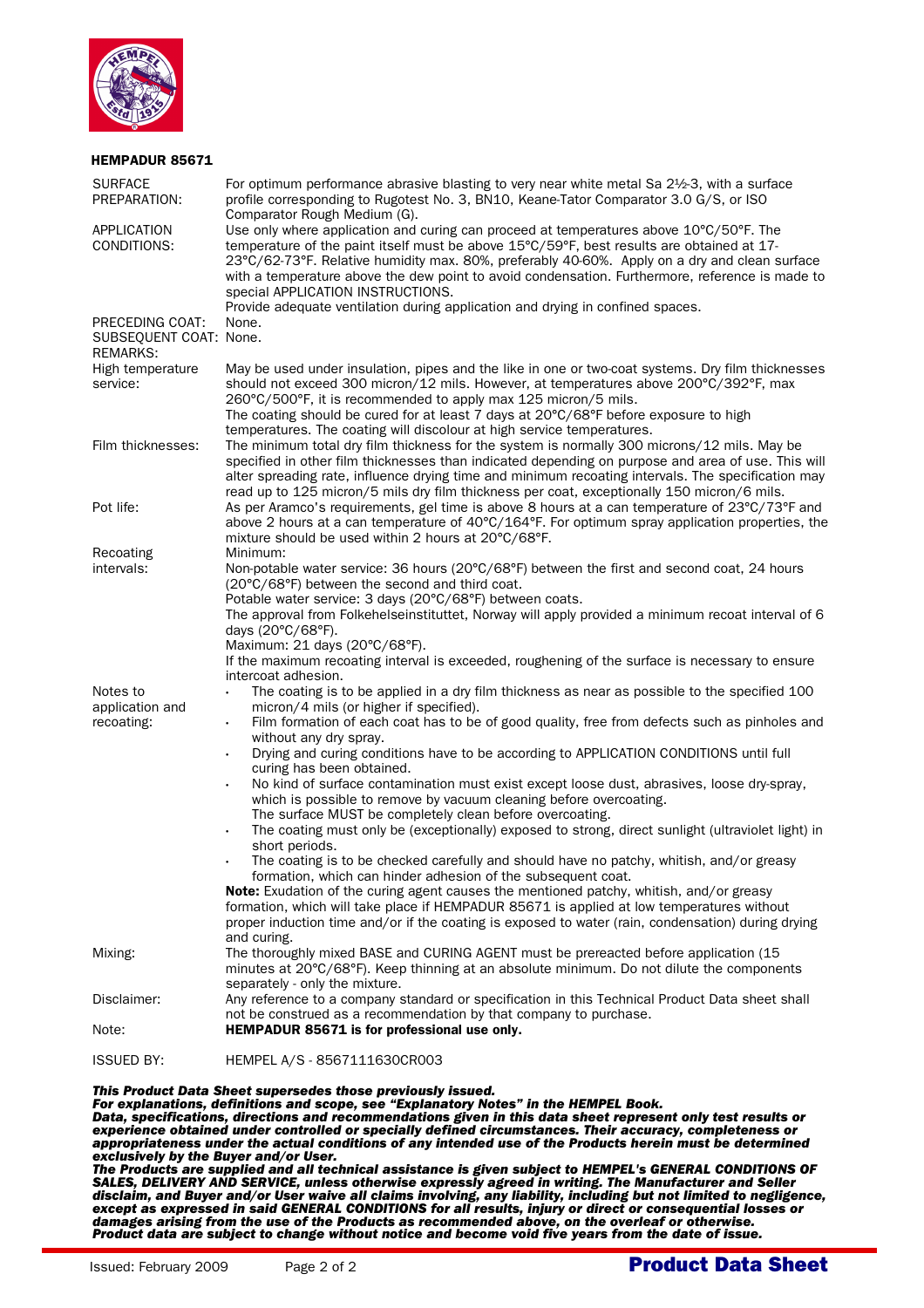

## **Application Instructions Application Instructions**

For product description refer to product data sheet

### HEMPADUR 85671

BASE 85675 with CURING AGENT 97371

| Scope:                      | These application instructions cover surface preparation, application equipment, and<br>application of HEMPADUR 85671.                                                                                                                                                                                                                                                                                                                                                                                                                                                               |
|-----------------------------|--------------------------------------------------------------------------------------------------------------------------------------------------------------------------------------------------------------------------------------------------------------------------------------------------------------------------------------------------------------------------------------------------------------------------------------------------------------------------------------------------------------------------------------------------------------------------------------|
|                             | The following are general rules, which may be supplemented with more detailed<br>descriptions when needed, for instance for major new-buildings/new constructions or<br>extensive repair jobs.                                                                                                                                                                                                                                                                                                                                                                                       |
| <b>Steel work:</b>          | For optimum performance, the following is recommended:<br>All welding seams must have a surface finish which ensures that the quality of the paint<br>system will be maintained in all respects. Holes in welding seams, undercuts, cracks,<br>etc. should be avoided. If found, they must be remedied by welding and/or grinding.                                                                                                                                                                                                                                                   |
|                             | All weld spatters must be removed.                                                                                                                                                                                                                                                                                                                                                                                                                                                                                                                                                   |
|                             | All sharp edges must be removed or rounded off in such a way that the specified film<br>thickness can be built up on all surfaces. The radius of the rounding should be<br>minimum 2 mm.                                                                                                                                                                                                                                                                                                                                                                                             |
|                             | The steel must be of first class quality and should not have been allowed to rust more<br>than corresponding to grade B of ISO 8501-1:2007. Any laminations must be removed.                                                                                                                                                                                                                                                                                                                                                                                                         |
|                             | All steel work (including welding, flame cutting, grinding) must be finished before the<br>surface preparation starts.                                                                                                                                                                                                                                                                                                                                                                                                                                                               |
| <b>Surface preparation:</b> | Prior to abrasive blast cleaning of the steel, remove oil, grease, salts and other<br>contamination with a suitable detergent followed by high pressure fresh water hosing.<br>Alkali deposits on new welding seams as well as soap traces from pressure testing of<br>tanks to be removed by fresh water and scrubbing with stiff brushes.                                                                                                                                                                                                                                          |
|                             | Control for absence of contamination according to separate guidelines.                                                                                                                                                                                                                                                                                                                                                                                                                                                                                                               |
|                             | On repair jobs, a rough blasting to remove all loosely adhering materials may be<br>required before degreasing/washing is carried out.                                                                                                                                                                                                                                                                                                                                                                                                                                               |
|                             | <b>Old steel:</b> Even after a very thorough cleaning, pits may typically contain contamination<br>in the form of remnants of chemicals/water soluble salts. For this reason, repeated<br>detergent washing plus abrasive blasting may be necessary. After the first blasting, a<br>very thorough vacuum cleaning is carried out in order to see if any "chemical bleeding"<br>occurs as well as controls for water soluble salts (reference is made to separate<br>instructions) are made. Special care should be taken in evaluating pitted areas - ask for<br>special guidelines. |
|                             | For optimum performance, gritblast to very near white metal, Sa 21/2-3, ISO 8501-<br>1:2007. In practice this requirement is to be understood as white metal Sa 3 at the<br>moment of abrasive blasting, but allows a slight reduction at the moment of paint<br>application.                                                                                                                                                                                                                                                                                                        |
|                             | The resulting surface profile must be equivalent to Rugotest No. 3, min. BN 10, Keane-<br>Tator Surface Comparator, G/S min. 3.0 or ISO 8503/1 rough MEDIUM (G).                                                                                                                                                                                                                                                                                                                                                                                                                     |
|                             | Use steel grit, aluminium silicate, or similar sharp edged abrasives of a good quality<br>free of foreign matters, soft particles, and the like. Control for absence of<br>contamination according to separate guidelines.                                                                                                                                                                                                                                                                                                                                                           |
|                             |                                                                                                                                                                                                                                                                                                                                                                                                                                                                                                                                                                                      |

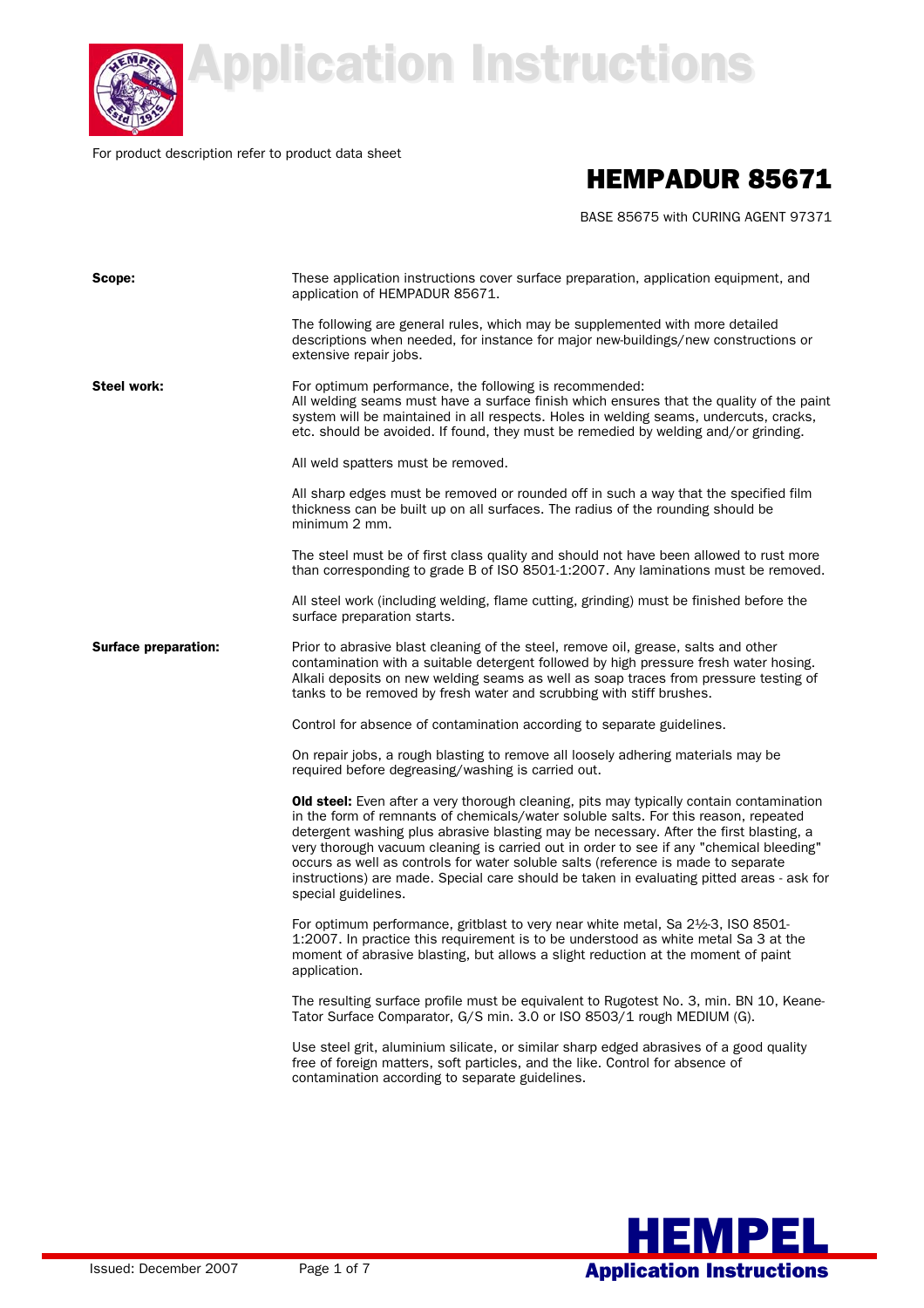| <b>HEMPADUR 85671</b>         |                                                                                                                                                                                                                                                                                                                                                                                                                                                     |
|-------------------------------|-----------------------------------------------------------------------------------------------------------------------------------------------------------------------------------------------------------------------------------------------------------------------------------------------------------------------------------------------------------------------------------------------------------------------------------------------------|
|                               | In case steel grit is used this must furthermore be controlled so that a proper grain size<br>distribution is maintained.                                                                                                                                                                                                                                                                                                                           |
|                               | Steel grit with particle sizes of 0.2-1.2 mm or aluminium silicate of 0.4-1.8 mm will<br>usually create the desired surface profile when the air pressure measured at the nozzle<br>is 6-7 bar/85 -100 psi.                                                                                                                                                                                                                                         |
|                               | The compressed air must be dry and clean. The compressor must be fitted with suitable<br>oil and water traps.                                                                                                                                                                                                                                                                                                                                       |
|                               | When the abrasive blasting is completed, remove residual grit and dust by vacuum<br>cleaning. Abrasive particles not removed by vacuum cleaning are to be removed by<br>brushing with clean brushes followed by vacuum cleaning.                                                                                                                                                                                                                    |
|                               | The importance of systematic working must be stressed when blasting. Poorly blasted<br>areas covered with dust are very difficult to locate during the blast inspection made<br>after the rough cleaning.                                                                                                                                                                                                                                           |
|                               | <b>Shopprimed and previously painted surfaces:</b> All shopprimer or existing coating<br>materials to be completely removed. Avoid the use of zinc shopprimer whenever<br>possible.                                                                                                                                                                                                                                                                 |
|                               | However, if the steel is shopprimed with zinc, it is very important that all zinc is<br>removed by abrasive blast cleaning. Separate check procedures will be necessary to<br>demonstrate the effectiveness of removal. More blast cleaning may be deemed<br>necessary! Use of a red zinc shopprimer will facilitate the visual check of the blast<br>cleaning and is considered necessary in order to obtain an acceptable surface<br>preparation. |
|                               | Note: Degree of steelwork finish and surface preparation are more detailed described<br>in HEMPEL's Technical Standard for Tank Coating Work.                                                                                                                                                                                                                                                                                                       |
| <b>Application equipment:</b> | HEMPADUR 85671 is to be applied by airless spray equipment. Stripe coating and<br>minor repairs can be carried out by brushing.                                                                                                                                                                                                                                                                                                                     |
|                               | Airless spray equipment: A large pump is preferred, with a pump capacity of 8-12<br>litres/minute.                                                                                                                                                                                                                                                                                                                                                  |
|                               | Pump ratio:<br>Min. 45:1                                                                                                                                                                                                                                                                                                                                                                                                                            |

 Nozzle orifice: .018"-.021" 200 bar (2900 psi) Hoses: To avoid excessive loss of pressure in long hoses, hoses with an internal diameter of up to 0.5" can be used

(Spray data are indicative and subject to adjustment).

**Thinning If required:** max. 10% of THINNER 08450. Additional thinning may be required at higher temperatures to counteract dry-spray. However, never use more thinner than required to avoid possible risk of solvent entrapment. Thinner only to be added to the mixed paint.

> Spraying properties are influenced by the induction time (premix time). Too much "thixotropy" will disappear after a certain reaction of the mixed components.

**Cleaning of equipment:** The whole equipment to be cleaned thoroughly with HEMPEL'S TOOL CLEANER 99610 after use.

- **Mixing, pot life:** a. Mix the entire content of corresponding base and curing agent packings. If it is necessary to mix smaller portions, this must only be done by weighing base and curing agent in the prescribed weight ratio: 158 parts by weight of base and 11.4 parts by weight of curing agent or by volume 8.8 parts by volume base and 1.2 parts by volume curing agent.
	- b. Stir the mixed paint thoroughly by means of a clean mechanical mixer until a homogeneous mixture is obtained.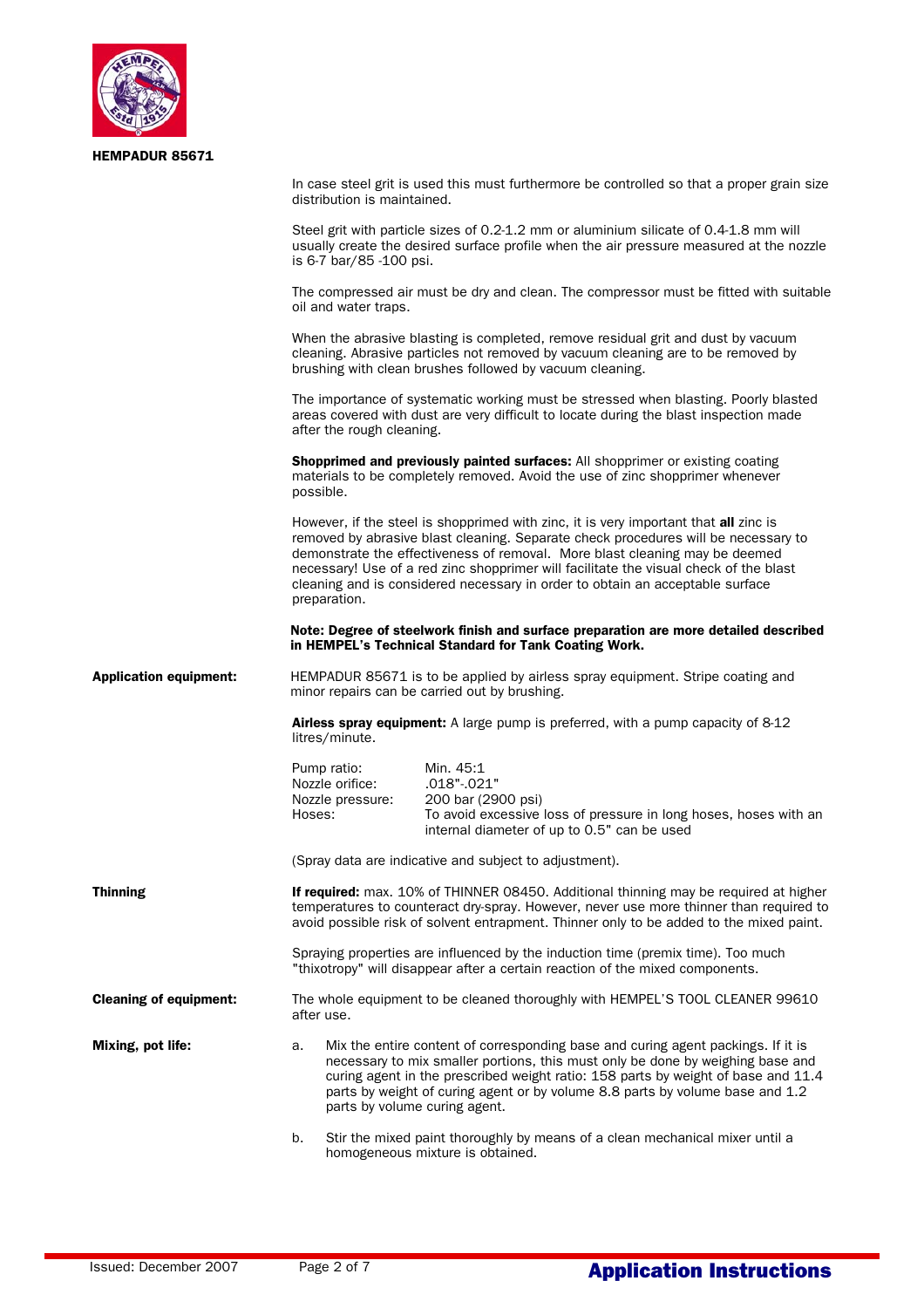

#### c. Allow the mixed paint to prereact before application, see table below.

 d. Use all mixed paint before the pot life is exceeded. The pot life depends on the paint's temperature as shown in table below (valid for a 20 litres can):

| Temperature of mixed paint $(15^{\circ}C/59^{\circ}F^{1})$                                                                                                              |              | 20°C/68°F  | 25°C/77°F  | $(30^{\circ}C/86^{\circ}F^{2})$ |
|-------------------------------------------------------------------------------------------------------------------------------------------------------------------------|--------------|------------|------------|---------------------------------|
| Induction time                                                                                                                                                          | (25 minutes) | 15 minutes | 10 minutes | (5 minutes)                     |
| Spray application within                                                                                                                                                | (4 hours)    | 3 hours    | 2 hours    | (1 hours)                       |
| Below 15°C/59°F the viscosity can be too high for airless spray application.<br>2)<br>Temperatures at 30°C/86°F and above should be avoided due to a risk of dry-spray. |              |            |            |                                 |

#### Application procedure: The first full coat is usually applied immediately after vacuum cleaning. First stripe coat to follow afterwards.

Film-build/continuity: With this tank coating intended for aggressive service, it is of special importance that a continuous, pinhole-free paint film is obtained at application of each coat. An application technique which will ensure good film formation and no dryspray on all surfaces must be adopted. It is very important to use nozzles of the correct size, ie not too big. Select small nozzles for spray application of complicated structures, while bigger nozzles may be used for regular surfaces. A proper, uniform distance of the spray gun to the surface, 30-50 cm, should be aimed at. To obtain good and steady atomizing, the viscosity of the paint must be suitable and the spray equipment must be sufficient in output pressure and capacity. At high working temperatures, use of extra thinner may be necessary to avoid dry-spray. The paint layer must be applied homogenously and as close to the specification as possible. The consumption of paint must be controlled and heavy layers must be avoided because of the risk of sags and cracks and solvent retention. Furthermore, great care must be taken to cover edges, openings, rear sides of stiffeners etc. Thus, on these areas a stripe coat will usually be necessary. The finished coating must appear as a homogeneous film with a smooth surface and irregularities such as dust, dry spray, abrasives, must be remedied. Note: In case of old, pit corroded steel; application of a diluted, extra first coat is recommended to obtain better "penetration" in the fine pits. For this purpose, it is relevant to dilute 5-10%. Application by brush is recommended and film thickness so low that the surface is "saturated" only. **Stripe coating:** All places difficult to cover properly by spray application should be stripe coated twice by brushing immediately before the spray application. First stripe coat is applied after the first full coat and second stripe coat after second full coat. The second stripe coat with brush can be replaced with spray application with a small narrow nozzle, but still air slots and similar and possible undercuts (welds) and the like will require brush application. Film thicknesses: The final dry film thickness of the three coat system must be between 300-600 micron (max. 450 micron below 15°C)/12-24 mils (max. 18 mils below 59°F). Corresponding to 100 micron/4 mils dry film thickness, the wet film thickness must be 150-175 micron/6-7 mils and must be measured regularly. Normally up to 200 micron/8 mils per coat may be accepted for 100 micron/4 mils specifications, but at temperatures below 15°C/59°F, it is important not to exceed a dry film thickness of 150 micron/6 mils in any area.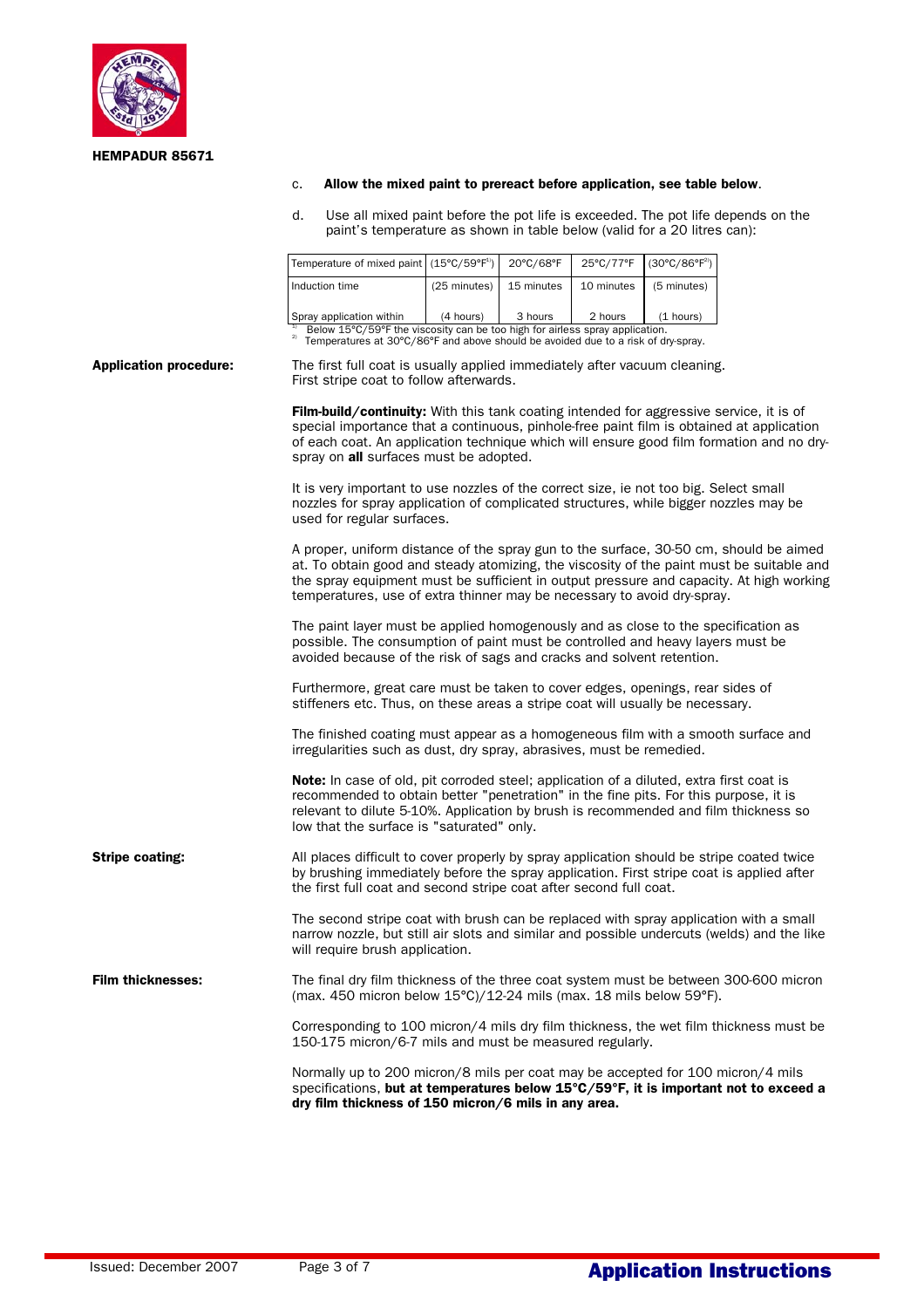

#### Microclimate:

The actual climate conditions at the substrate during application:

#### The minimum surface temperature until full cure is 10°C/50°F.

To ensure an all-over steel temperature of minimum 10°C/50°F, special attention should be paid to possible "cold bridges" eg stiffeners on deck.

In case of steel temperatures lower than 10°C/50°F there is a severe risk of incomplete curing, resulting in a too open film with reduced chemical resistance.

When the outside temperature is lower than  $10^{\circ}$ C/50°F, it is therefore recommended to use insulation mats on deck and in addition to aim at a general steel temperature of 15°C/59°F to minimise the risk of too low steel temperatures.

Furthermore, the steel temperature should be kept reasonably constant - within the range of  $\pm$  3°C/5°F is recommended. Any changes of the outside temperature should therefore be carefully monitored and heating equipment calibrated accordingly.

The maximum surface temperature should preferably be below approximately 30°C/86°F. In a warm climate it is recommended to carry out application during night time. Application at higher temperatures is possible, but extra care must be taken to avoid poor film formation and excessive spray-dust.

The steel temperature must be above the dew point. As a rule of thumb a steel temperature which is 3°C/5°F above the dew point can be considered safe.

The relative humidity should preferably be 40-60%, maximum 80%. In confined spaces, supply an adequate amount of fresh air during application and drying to assist the evaporation of solvent.

**Drying and curing,** In a dry film thickness of 100 micron/4 mils, with a steel temperature of 20°C/68°F, a ventilation:<br> **ventilation:** Telative air humidity of maximum 80% and adequate ventilation. HEMPADUR 85671 wil ventilation: relative air humidity of maximum 80% and adequate ventilation, HEMPADUR 85671 will be dry to touch after 4-6 hours. Under these drying conditions, the paint film will accept light traffic after approximately 16 hours.

Correct film formation depends on an adequate ventilation during drying.

A good guideline for tank coating work is to ventilate to a calculated 10% of LEL during application and until the coating is dry.

One litre undiluted HEMPADUR 85671 gives off in total 81 litres solvent vapour until it is completely dry.

The lower explosive limit, LEL, is 1.0%.

To reach a common safety requirement of 10% LEL, the theoretical ventilation requirement is  $81 \text{ m}^3$  per litre paint.

Because solvent vapours are heavier than atmospheric air, effective ventilation requires forced ventilation with exhaust from the lowest part of the tank.

During the following period until full curing a few air shifts per hour will suffice. Take actions to avoid "pockets" of stagnant air.

Please contact HEMPEL for further advice. Actual safety precautions may require stronger ventilation.

**Curing time:** Provided that adequate ventilation, recommended relative humidity, specified film thickness, and recommended minimum recoating interval are kept, the following curing times are valid:

| Steel       |         |         |         |        |                   |        | 10°C/50°F   15°C/59°F   20°C/68°F   25°C/77°F   30°C/86°F   35°C/95°F   40°C/104°F |
|-------------|---------|---------|---------|--------|-------------------|--------|------------------------------------------------------------------------------------|
| temperature |         |         |         |        |                   |        |                                                                                    |
| Curing time | 18 days | 14 davs | 10 days | 8 days | <sup>7</sup> days | 6 days | 4 davs                                                                             |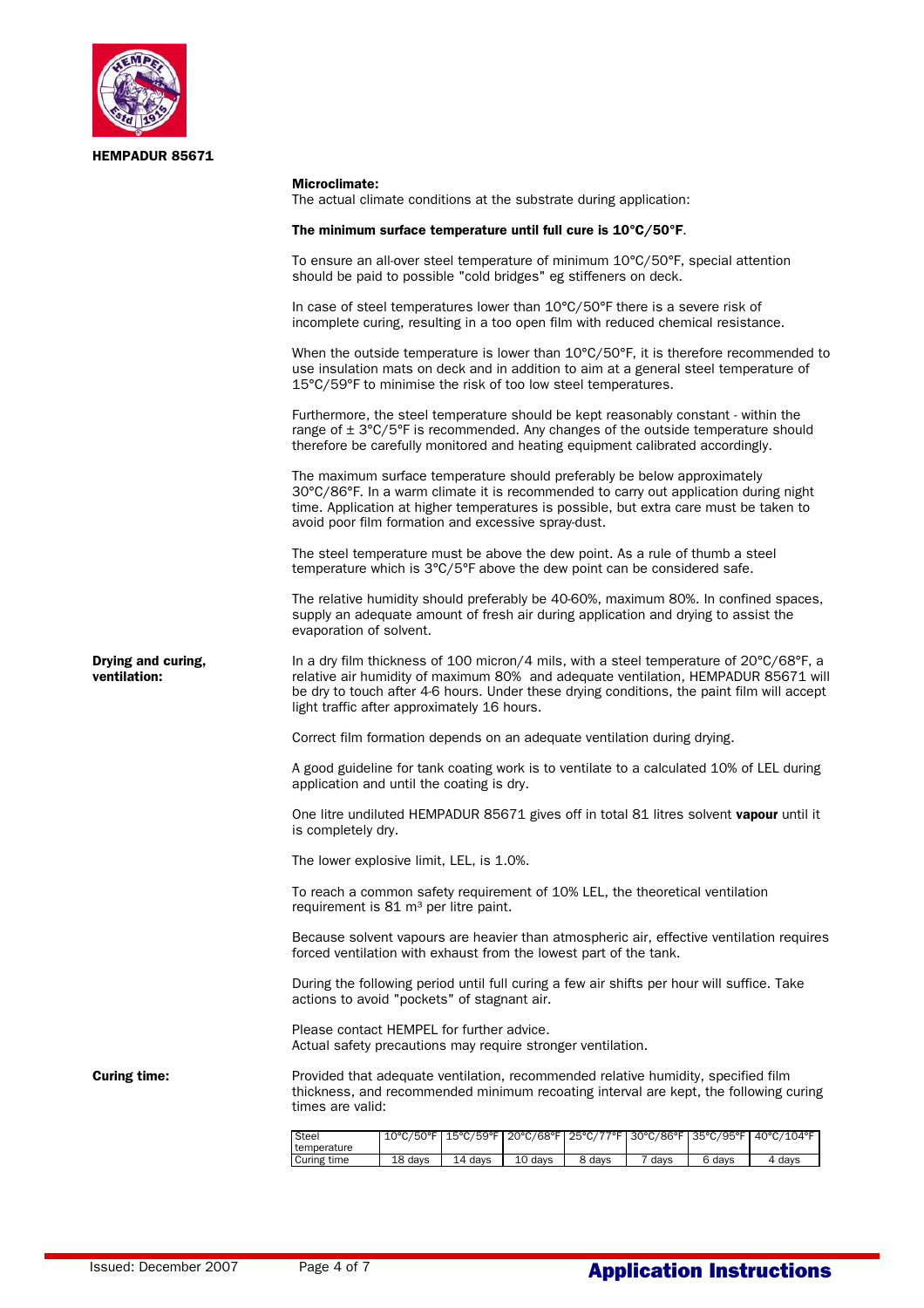

**Post curing:** The chemical resistance of the coating can be extended by **post curing**, which must take place within the first year in service.

> Post curing is accomplished by carrying a hot cargo of mineral lube oil, vegetable oil or animal oil at minimum 50°C/122°F. The curing time is 8 days at 50°C/122°F and 4 days at 60°C/140°F.

 Post curing of double-hull tankers may also be accomplished by using tank cleaning machines to spray hot, clean fresh water to achieve a minimum steel temperature of 60°C/140°F and maximum 80°C/176°F. The curing time is 16 hours at 60°C/140°F and 3 hours at 80°C/176°F. All adjacent ballast tanks must be empty and all adjacent cargo tanks must be either empty or carrying a liquid cargo of minimum 40°C/104°F.

Contact HEMPEL for detailed advice about post curing.

Recoating intervals: Provided observance of the above stated ventilation and relative humidity for the following recoating intervals in relation to the (steel) temperature are valid:

| Steel temperature                               | 10°C/50°F*          | $15^{\circ}$ C/59 $^{\circ}$ F | 20°C/68°F | 25°C/77°F | 30°C/86°F | 35°C/95°F |
|-------------------------------------------------|---------------------|--------------------------------|-----------|-----------|-----------|-----------|
| Minimum.<br>non-potable water service           |                     |                                |           |           |           |           |
| between the first and<br>the second coat        | 90 hours            | 60 hours                       | 36 hours  | 24 hours  | 18 hours  | 14 hours  |
| between the second<br>and the third coat        | 60 hours            | 40 hours                       | 24 hours  | 16 hours  | 12 hours  | 9 hours   |
| Potable water service,<br>all coats; minimum:** | $7\frac{1}{2}$ days | 5 days                         | 3 days    | 2 days    | 36 hours  | 30 hours  |
| Maximum                                         | 47 days             | 34 days                        | 21 days   | 16 days   | 14 days   | 11 days   |

\* Absolute minimum temperature recommended.

\*\* The approval from Folkehelseinstituttet, Norway will apply provided a minimum recoat interval of 6 days (20°C/68°F).

 The maximum relative humidity before and between the coats should not exceed 80% and the steel temperature should always be above the dew point, in practice minimum 3°C/5°F above the dew point.

**Conditions for** Dry spray is not acceptable as this will reduce the protective characteristics of the paint application work: paint and make later tank cleaning difficult. Dry spray can be avoided by using adequate stagings, spraying equipment and methods.

> Hold spray gun at a right angle to and about 30 cm/1 foot from surface making even parallel passes at a rate to produce the specified wet film thickness as per specification.

 Avoid dry spray (overspray creating excessive paint mist), e.g. by using a smaller fan angle, and the lowest possible pressure. A small fan angle should also be used, if spray application is used, for "stripe coating" of for instance reverse sides of stiffeners. Each layer must be applied homogeneously, must be free from pinholes and other defects and as near above the specification of 100 micron/4 mils dry film thickness, as possible. The consumption of paint must be controlled, and heavy layers must be avoided because of the risk of saggings, cracks and solvent retention.

 Surface irregularities such as dry spray, saggings, exaggerated thickness or embedded dust or abrasives will have to be remedied.

 If a sandpapering between layers, for instance on the bottom, is needed, great care must be taken to avoid damaging of otherwise intact surfaces. When using mechanical means only lightweight equipment should be used, orbital sander is recommended. Yet, avoid sandpapering on top of welds or irregularities or near to vertical surfaces.

 The finished coating must appear as a homogeneous surface without pores, runners or pollution of any kind.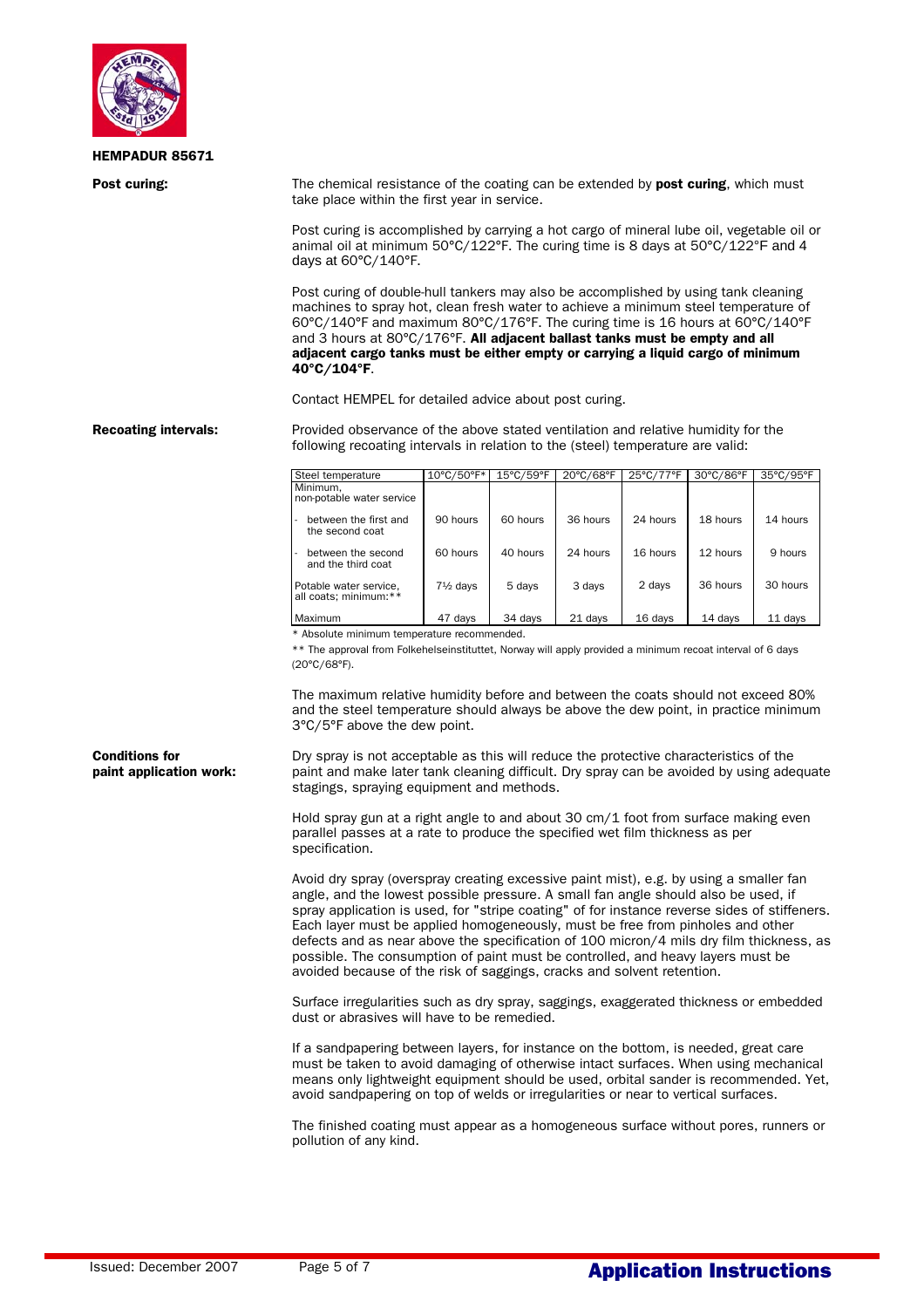

| Control of<br>dry film thicknesses: | For the standard specification following applies to the dry film thickness:<br>The minimum dry film thickness is 300 micron/12 mils, maximum recommended<br>thickness is 600 micron/24 mils (below 15°C/59°F: 450 micron/18 mils). The<br>minimum dry film thickness is evaluated according to the "80-20" rule, ie no more than<br>20% of the total number of individual measurements must be lower than the minimum<br>dry film thickness, and the lowest individual measurement must be at least 80% of<br>minimum dry film thickness, ie 240 micron/9.6 mils. The maximum dry film thickness<br>can also be evaluated according to the "80-20" rule.<br>Dry film thickness control must not be carried out within the first 24 hours after<br>application of final coat (20°C, sufficient ventilation). The measurement must be carried<br>out using an electromagnetic dry film thickness gauge calibrated with shims placed on a<br>smooth steel substrate.                                                                                       |
|-------------------------------------|---------------------------------------------------------------------------------------------------------------------------------------------------------------------------------------------------------------------------------------------------------------------------------------------------------------------------------------------------------------------------------------------------------------------------------------------------------------------------------------------------------------------------------------------------------------------------------------------------------------------------------------------------------------------------------------------------------------------------------------------------------------------------------------------------------------------------------------------------------------------------------------------------------------------------------------------------------------------------------------------------------------------------------------------------------|
| Taking into use:                    | Do not use the tank or pipeline before the coating is properly cured. Reference is made<br>to curing time on page 5.<br>Being a solvent-borne paint HEMPADUR 85671 does contain traces of solvents after full<br>curing. These solvents will leach out into the surrounding media during service. In order<br>to keep the concentrations below acceptable levels the following conditioning procedure<br>is recommended for HEMPADUR 85671 in contact with <b>potable water:</b><br>When cured for 1 month (20°C/68°F), but before taking the tank into use for <b>potable</b><br>water, fill twice with water at $60^{\circ}C/140^{\circ}F$ each time for a period of no less than 24<br>hours and finally flush with fresh water.<br>For tanks larger the 100.000 litres/26.000 US gallons flush the surface with fresh<br>water (min. 15°C/59°F) for two days. Then wash the tank thoroughly with soap water,<br>followed by brushing with water or steam cleaning.<br>On vessels adjacent tanks must be empty during the conditioning.              |
| <b>Repairs:</b>                     | It is of great importance that all damage to the coating is repaired.<br>Repair shall be started as soon as possible. Repair of mountings for stagings, etc.<br>must take place in connection with the dismantling of the stagings, the tempo of which<br>should be adjusted to the touch-up procedure.<br>It is important that the repaired areas, as well as the rest of the coated areas, are fully<br>cured before the tank is taken into use or washed by the tank cleaning system.<br>The extent of damage to the coating can be evaluated by a seawater test: Wash the<br>tanks with clean seawater by means of the tank cleaning machines until profiles and/or<br>heating coils on tank top is covered. Allow the water to stay for minimum 3 days, after<br>which period the tank is emptied and cleaned with clean fresh water to remove salts.                                                                                                                                                                                              |
| The repair process:                 | <b>General:</b> Before mechanical treatment is started, surfaces to be repaired have to be<br>cleaned for any salts and other contamination.<br>Areas less than 5 x 5 cm:<br>The surface preparation can be executed by grinding to a clean rough metal surface,<br>feathering edges of intact coating and slightly sanding the adjacent surface.<br>Clean and wash with HEMPEL'S THINNER 08450.<br>Touch-up to full film thickness with minimum 3 coats of HEMPADUR 85671.<br>Areas up to 1 sq.m:<br>The surface preparation must be executed by vacuum blasting or open nozzle blasting<br>so that the steel has a proper roughness and cleanness to Sa 3 according to ISO 8501-<br>1:2007. The overlapping zone must be sanded or sweep blasted to ensure a good<br>adhesion of the new paint.<br>Clean and wash with HEMPEL'S THINNER 08450.<br>Touch-up to full film thickness with minimum 3 coats HEMPADUR 85671.<br>Areas above 1 sq.m. or areas where several damaged spots are concentrated:<br>Treatment: Repeat the original specification. |